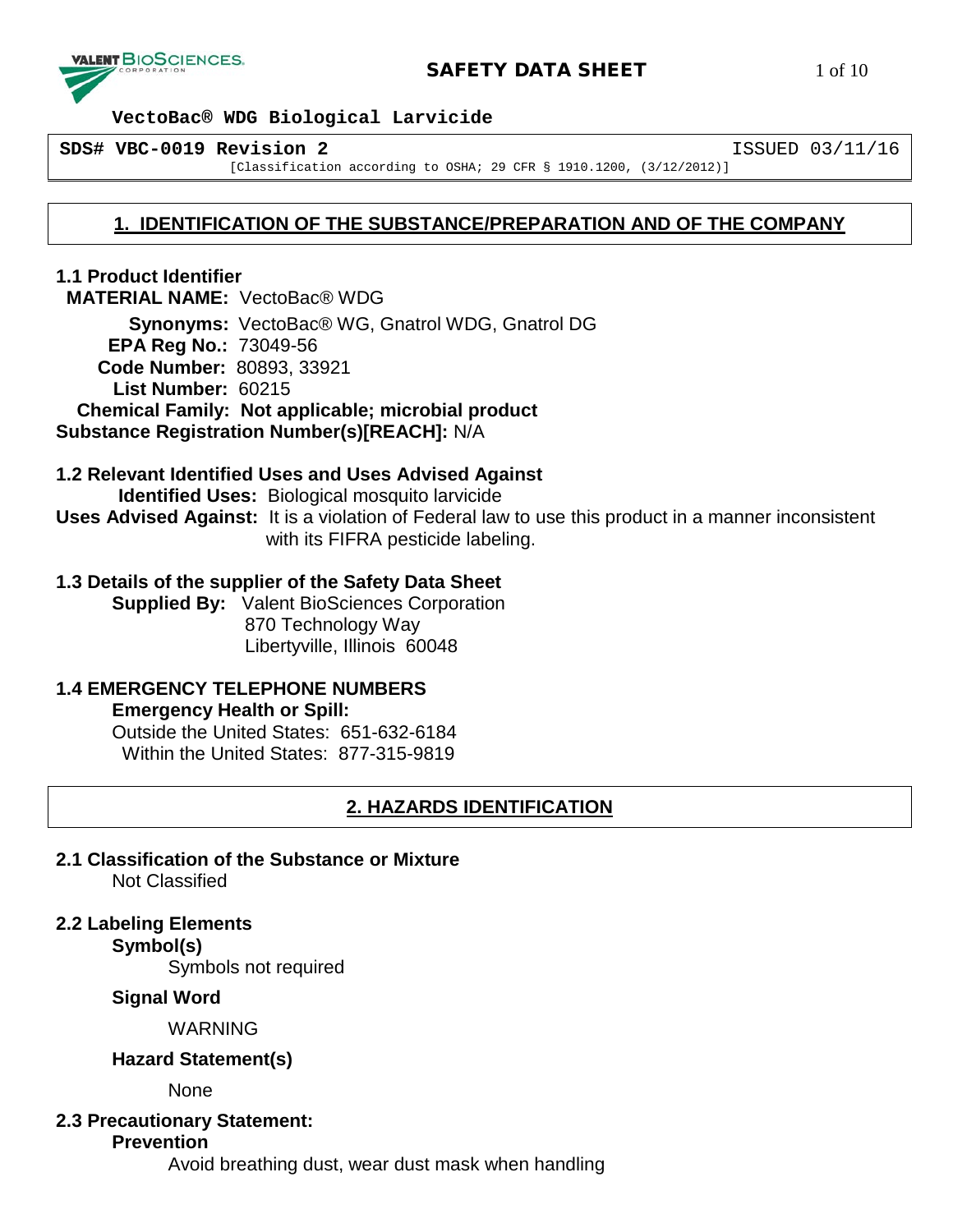

| SDS# VBC-0019 Revision 2 |                                                                        | ISSUED 03/11/16 |
|--------------------------|------------------------------------------------------------------------|-----------------|
|                          | [Classification according to OSHA; 29 CFR § 1910.1200, $(3/12/2012)$ ] |                 |

Wash hands and face thoroughly after handling

#### **Response**

IF IN EYES: Rinse cautiously with water for several minutes. Remove contact lenses, if present and easy to do. Continue rinsing.

If eye irritation persists: Get medical advice/ attention.

#### **Disposal**

Dispose of contents/container in accordance with local/regional/national regulations.

#### **2.4 Other Hazards**

None identified.

## **3. COMPOSITION/INFORMATION ON INGREDIENTS**

| CAS#                | <b>Component Name</b>                                        | <b>Classification</b>                                   | <b>Percent</b> |
|---------------------|--------------------------------------------------------------|---------------------------------------------------------|----------------|
| None                | Bacillus thuringiensis subsp.<br>israelensis, strain AM65-52 | Irritating to Eyes – Cat 2B<br>Skin Sensitizer - Cat 1B | 37.4           |
| <b>Trade Secret</b> | Other ingredients                                            | Not classified                                          | 62.6           |
|                     |                                                              |                                                         |                |

## **4. FIRST AID MEASURES**

#### **4.1 Description of First Aid Measures**

**GENERAL:** In all cases of doubt, seek medical attention.

**EYES:** Remove from source of exposure. Flush with copious amounts of water. Remove contact lenses, if present and easy to do, after the first 5 minutes, then continue rinsing. If irritation persists or signs of toxicity occur, seek medical attention. Provide symptomatic /supportive care as necessary.

**SKIN:** Remove from source of exposure. Take off contaminated clothing. Flush with copious amounts of water. If irritation occurs or signs of toxicity occur, seek medical attention. Provide symptomatic/supportive care as necessary.

**INGESTION:** Remove from source of exposure. Move person to fresh air. Do NOT induce vomiting. If signs of toxicity occur, seek medical attention. Provide symptomatic /supportive care as necessary.

**INHALATION:** Remove from source of exposure. If signs of toxicity occur, seek medical attention. Provide symptomatic/supportive care as necessary. If person is not breathing, call 911, then give artificial respiration.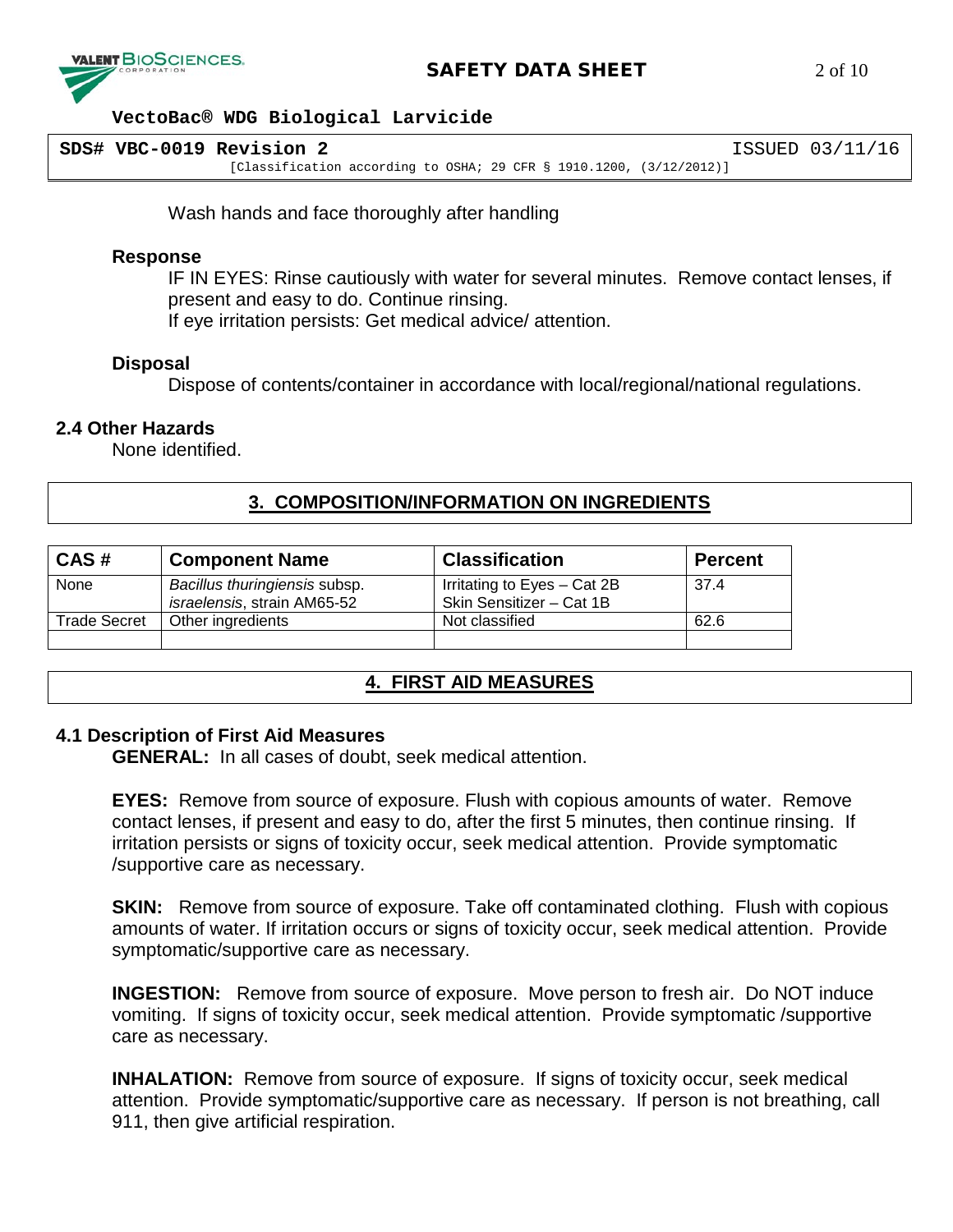

## **SAFETY DATA SHEET** 3 of 10

#### **VectoBac® WDG Biological Larvicide**

**SDS# VBC-0019 Revision 2** ISSUED 03/11/16

[Classification according to OSHA; 29 CFR § 1910.1200, (3/12/2012)]

### **4.2 Most important Symptoms and Effects, both Acute and Delayed**

#### **Acute**

Possible eye and skin irritation

## **Delayed**

No information on significant adverse effects

## **4.3 Indication of any Immediate Medical Attention and Special Treatment Needed**

Treat symptomatically and supportively

## **5. FIRE FIGHTING PROCEDURES**

#### **5.1 Extinguisher Media**

## **Suitable Extinguisher Media**

Dry chemical, water spray, foam or carbon dioxide. Use appropriate medium for the underlying cause of the fire.

#### **Unsuitable Extinguisher Media**

None known

## **5.2 Specific Hazards Arising from the Chemical**

## **Thermal decomposition products**

Carbon oxides, nitrogen oxides

#### **5.3 Advice to Firefighters**

## **Protective Equipment and precautions for firefighters**

Fire fighter should wear full-face, self-contained breathing apparatus and impervious protective clothing. Fire fighters should avoid inhaling combustion products. See Section 8 (Exposure Controls / Personal Protection)

## **Fire & Explosive hazard**

Not expected to be flammable.

## **6. ACCIDENTAL RELEASE MEASURES**

## **6.1 Personal Precautions, Protective Equipment and Emergency Procedures**

For respiratory protection wear a dust mask. Wear eye protection appropriate to handling activities. Wear impervious gloves. See personal protection as recommended in Section 8.

## **6.2 Environmental Precautions**

Dispose of excess product and washwaters according to local regulations.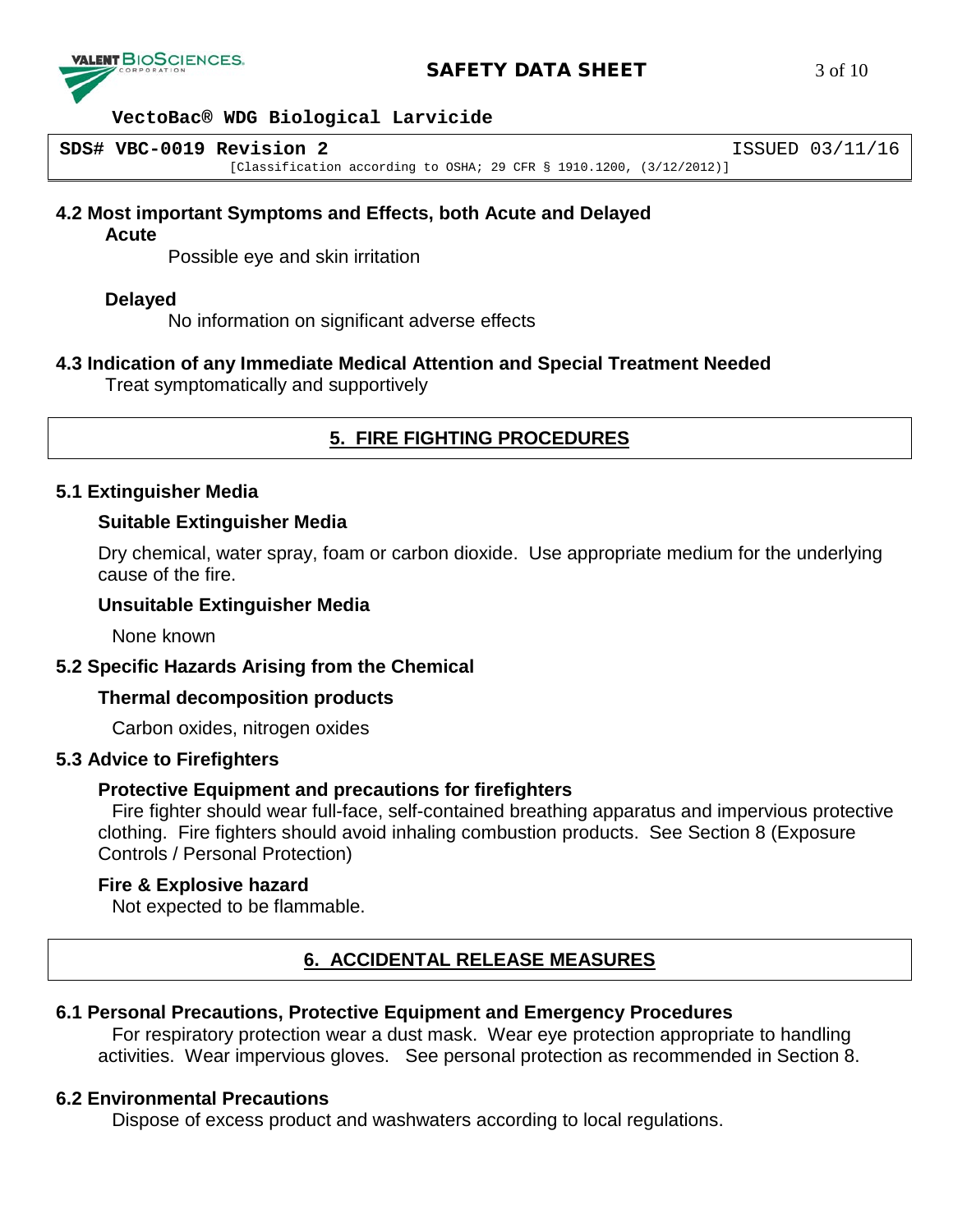

## **SAFETY DATA SHEET** 4 of 10

#### **VectoBac® WDG Biological Larvicide**

**SDS# VBC-0019 Revision 2** ISSUED 03/11/16 [Classification according to OSHA; 29 CFR § 1910.1200, (3/12/2012)]

#### **6.3 Methods and Materials for Containment and Cleaning Up**

Wear appropriate personal protective equipment. Sweep up material and place in appropriate container for disposal. Avoid generating dust.

#### **6.4 Reference to Other Sections**

See Section 7 for Handling Procedures. See Section 8 for Personal Protective Equipment recommendations. See Section 13 for Disposal Considerations.

US Regulations may require reporting spills of hazardous materials: See Section 15: REGULATORY INFORMATION for details on reportable quantities, if any.

## **7. HANDLING AND STORAGE**

#### **7.1 Precautions for Safe handling**

For respiratory protection wear a dust mask. Avoid contact with eyes, skin or clothing. Wash thoroughly after handling. Do not eat, drink, chew gum or smoke while working with product, obey reasonable safety precautions and practice good housekeeping.

#### **7.2 Conditions for Safe Storage, Including Incompatibilities**

Protect against physical damage. Keep in original containers. Close containers of unused material. Store in a dry, cool place.

#### **Incompatibilities**

None Known

#### **7.3 Specific End Use(s)**

Pesticide, biological mosquito larvicide

## **8. EXPOSURE CONTROLS/PERSONAL PROTECTION**

#### **8.1 Control Parameters**

**Component Exposure Limits** 

None

#### **Derived No Effect Levels (DNELs)** No DNELs available

**Predicted No Effect Concentrations (PNECs)** No PNECs available

#### **8.2 Exposure Controls**

**Appropriate Engineering Controls**

Provide general ventilation.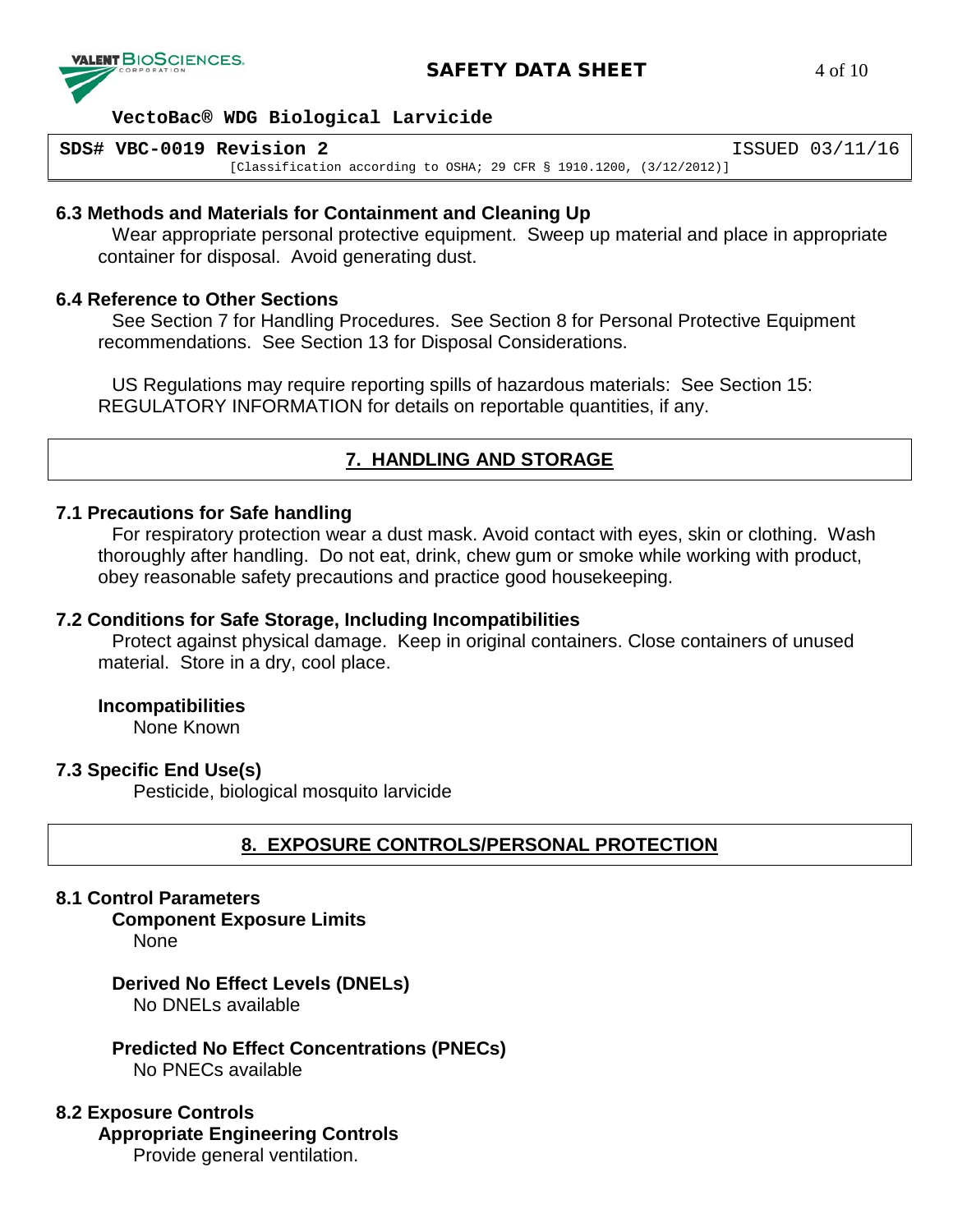

| SDS# VBC-0019 Revision 2 |                                                                        | ISSUED 03/11/16 |
|--------------------------|------------------------------------------------------------------------|-----------------|
|                          | [Classification according to OSHA; 29 CFR $\S$ 1910.1200, (3/12/2012)] |                 |

#### **SKIN PROTECTION:**

Wear protective clothing, including boots and gloves. For filling operations if dust/mist is produced wear a dust mask. Wash thoroughly with soap and water after handling.

#### **EYE PROTECTION:**

Wear goggles, safety glasses with side shields.

#### **RESPIRATORY PROTECTION:**

Where respiratory protection is warranted, use dust/mist filtering respirator (MSHA/NIOSH approved number prefix TC-21C or a NIOSH approved respirator with any N, P, R or HE filter during application procedures or when repeat exposure is expected.

#### **9. PHYSICAL AND CHEMICAL PROPERTIES**

| Appearance/Odor:                | Brown fine granules           | Odor :                     | Musty odor                                               |
|---------------------------------|-------------------------------|----------------------------|----------------------------------------------------------|
| pH:                             | 5.8 (10% dispersion in water) | <b>Boiling Point:</b>      | Not Determined                                           |
| Melting Point:                  | Not Applicable                | Solubility $(H2O)$ :       | Suspends and partially                                   |
|                                 |                               |                            | soluble                                                  |
| Specific Gravity:               | Not Determined                | <b>Bulk Density:</b>       | $0.36$ g/ml                                              |
| Octanol/H <sub>2</sub> O Coeff: | Not Determined                | <b>Evaporation Rate:</b>   | Not Determined                                           |
| Molecular Weight:               | Not Applicable                | Decomposition Temp.:       | Not Determined                                           |
| Auto Ignition:                  | Not Determined                | LFL: .                     | Not Determined                                           |
| Flash Point:                    | Not Determined                | UFL: I                     | Not Determined                                           |
| Vapor Density:                  | Not Determined                | Vapor Pressure:            | Not Applicable                                           |
| VOC:                            | Not Determined                | <b>Flammability Class:</b> | None of the components are<br>classified as flammable or |
|                                 |                               |                            | highly flammable, it can be                              |
|                                 |                               |                            | concluded that the                                       |
|                                 |                               |                            | preparation itself will not be                           |
|                                 |                               |                            | classified as highly                                     |
|                                 |                               |                            | flammable.                                               |
| Kinematic Viscosity:            | Not Determined                |                            |                                                          |

## **10. CHEMICAL STABILITY AND REACTIVITY**

#### **10.1 Reactivity**

Material does not pose a significant reactivity hazard.

#### **10.2 Chemical Stability**

Stable under ordinary conditions of use and storage. Spontaneous reaction not possible.

#### **10.3 Possibility of Hazardous Reactions**

Does not undergo hazardous polymerization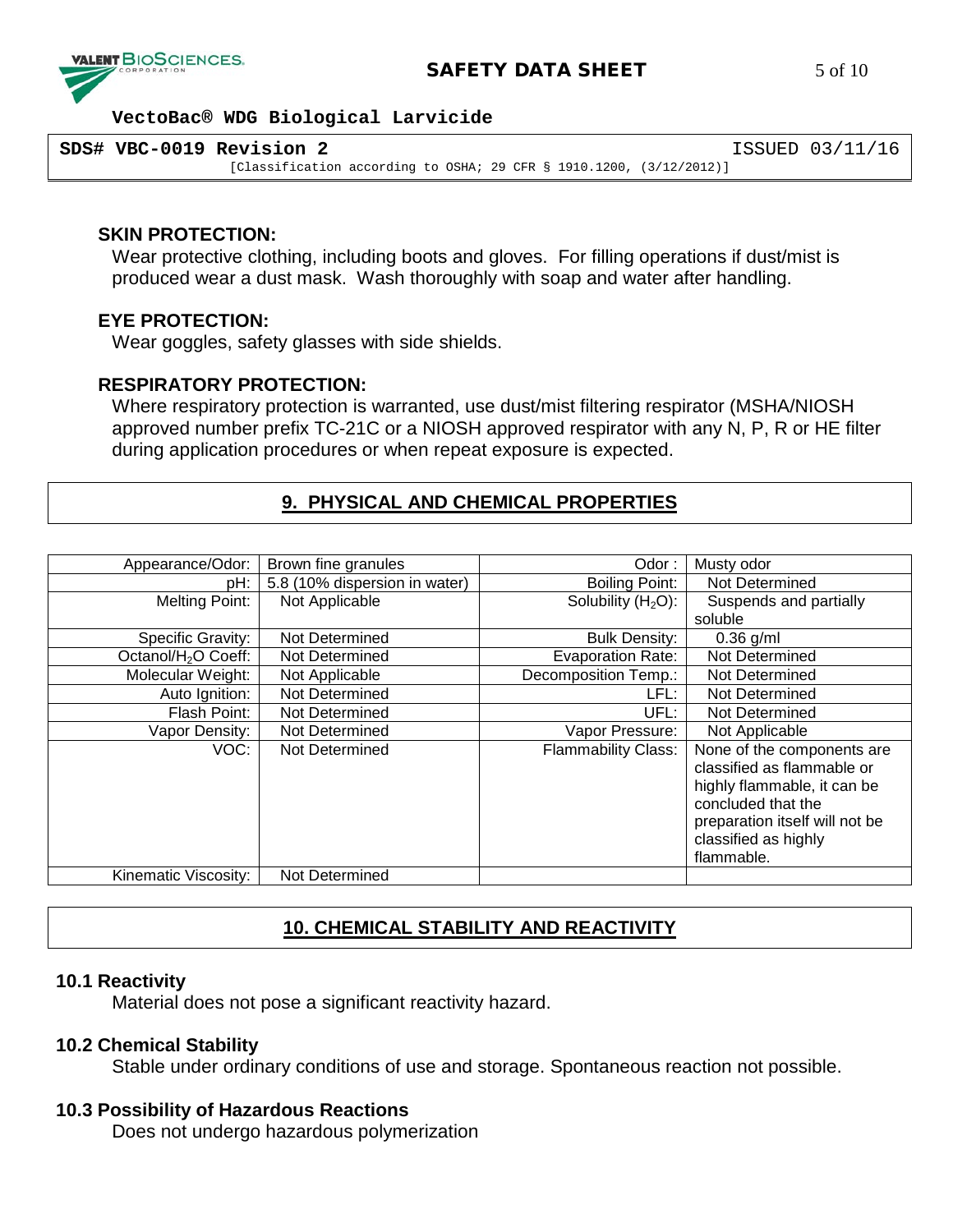

## **SAFETY DATA SHEET** 6 of 10

#### **VectoBac® WDG Biological Larvicide**

**SDS# VBC-0019 Revision 2** ISSUED 03/11/16 [Classification according to OSHA; 29 CFR § 1910.1200, (3/12/2012)]

#### **10.4 Conditions to Avoid**

None known

#### **10.5 Incompatible Materials**

None known

#### **10.6 Hazardous Decomposition Products**

Carbon oxides and unidentified organic compounds.

#### **11. TOXICOLOGICAL INFORMATION**

#### **11.1 Information on Toxicological Effects**

LIKELY ROUTES OF EXPOSURE

Eye Contact: Yes Skin Contact:Yes Ingestion: No Inhalation: No

ACUTE EFFECTS Product Toxicology Studies (Data for product) ORAL TOXICITY:  $LD_{50} > 5,000$  mg/kg (rat) DERMAL TOXICITY:  $LD_{50} > 5,000$  mg/kg (rabbit) INHALATION TOXICITY:  $LC_{50} > 0.014$  mg/L air (rat- nose only; maximum feasible concentration) CORROSIVENESS: Not corrosive. DERMAL IRRITATION: Weakly irritating OCULAR IRRITATION: Mildly irritating DERMAL SENSITIZATION: Not a sensitizer (guinea pig)

 MUTAGENICITY INFORMATION: Components of this product are not listed as mutagens. CARCINOGENICITY INFORMATION: Components of this product are not listed as carcinogenic by NTP, IARC or OSHA. DEVELOPMENTAL/REPRODUCTIVE TOXICITY: This material is not pathogenic SPECIAL TARGET ORGAN EFFECTS: Eye and mucus membrane Irritation. ASPIRATION HAZARD: Not Applicable REPEAT DOSE STUDIES: Not Applicable, Pathogenicity Toxicity testing was all negative

#### **12. ECOLOGICAL INFORMATION**

#### **12.1 Ecotoxicity (Data for a Concentrated Technical Powder)**

Fish:  $LC_{50}$  > 370 mg/L (96-H, Rainbow Trout) Bird:  $LC_{50}$  >3077 mg /kg (6.2 x 10<sup>11</sup> cfu/kg) (Acute Oral - Bobwhite Quail) LC<sub>50</sub> > 3077 mg /kg (6.2 x 10<sup>11</sup> cfu/kg) each day for 5 days (Sub-Acute Oral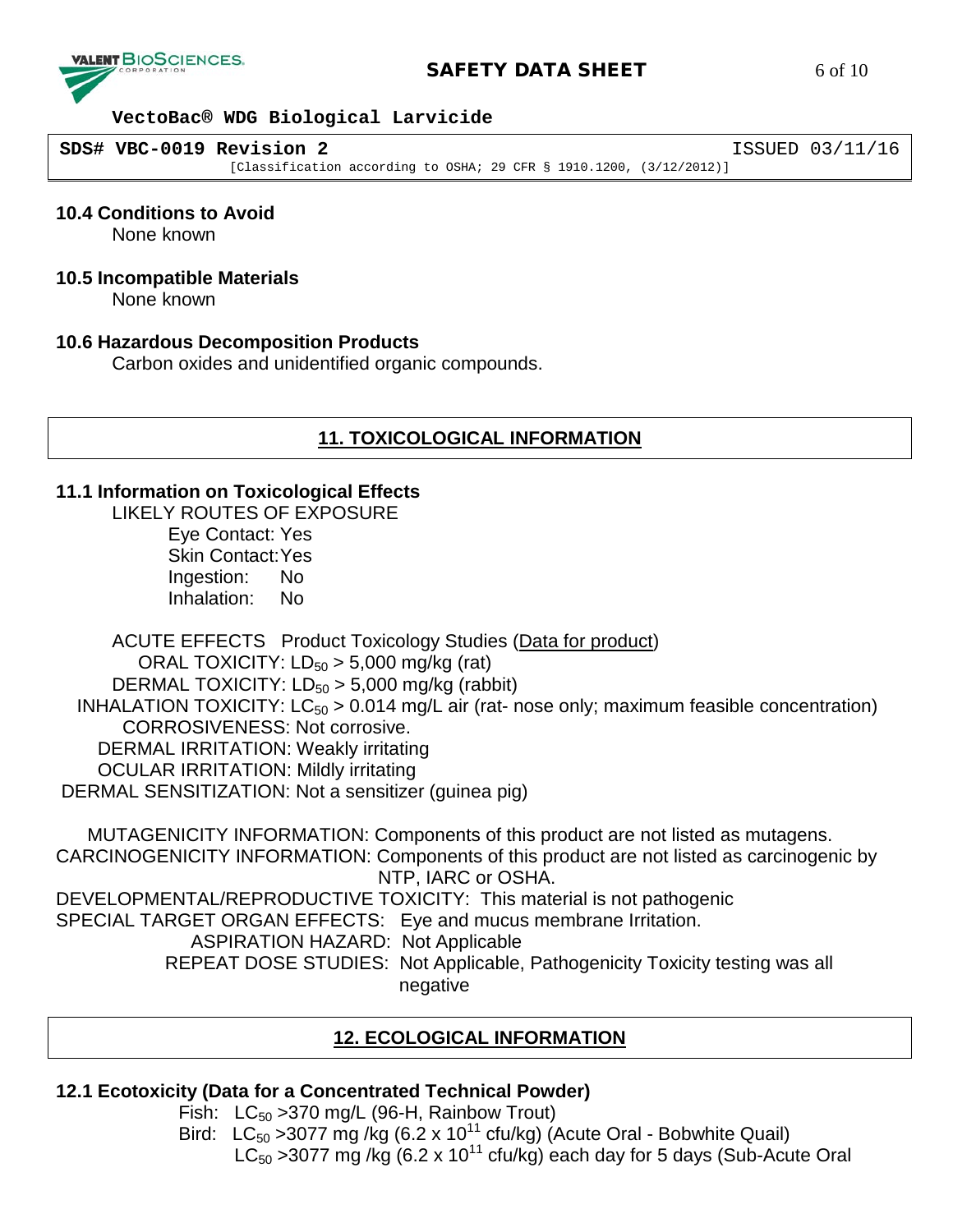

## **SAFETY DATA SHEET** 7 of 10

#### **VectoBac® WDG Biological Larvicide**

**SDS# VBC-0019 Revision 2** ISSUED 03/11/16 [Classification according to OSHA; 29 CFR § 1910.1200, (3/12/2012)]

(dietary) - Bobwhite Quail)

Invertebrates:  $EC_{50} > 50$  mg/L (48-H) (Daphnia)

Bees: Essentially nontoxic to honey bees

## **12.2 Persistence and Degradability**

No data available

#### **12.3 Bioaccumulation potential**

Not applicable. Substance is not pathogenic to non-target organisms

## **12.4 Mobility in Soil**

No data available

# **12.5 Results of PBT and vPvB assessment**

Assessments not performed

#### **12.6 Other adverse effects**

None known

## **13. DISPOSAL CONSIDERATIONS**

#### **13.1 Waste Disposal Methods**

Dispose of product in accordance with federal, state, provincial, and local regulations. Prevent contamination of environment by wastes.

### US EPA WASTE NUMBER & DESCRIPTIONS:

There is no applicable EPA waste number. This product, if discarded, is not expected to be a characteristic or listed hazardous waste.

## **14. TRANSPORTATION INFORMATION**

DOT STATUS: Not regulated for domestic ground transport by US DOT UN PROPER SHIPPING NAME: N/A RERMARKS: N/A

 IATA/ICA0 STATUS: Not Regulated PROPER SHIPPING NAME: N/A REMARKS: N/A

 IMDG STATUS: Not Regulated PROPER SHIPPING NAME: N/A REMARKS: N/A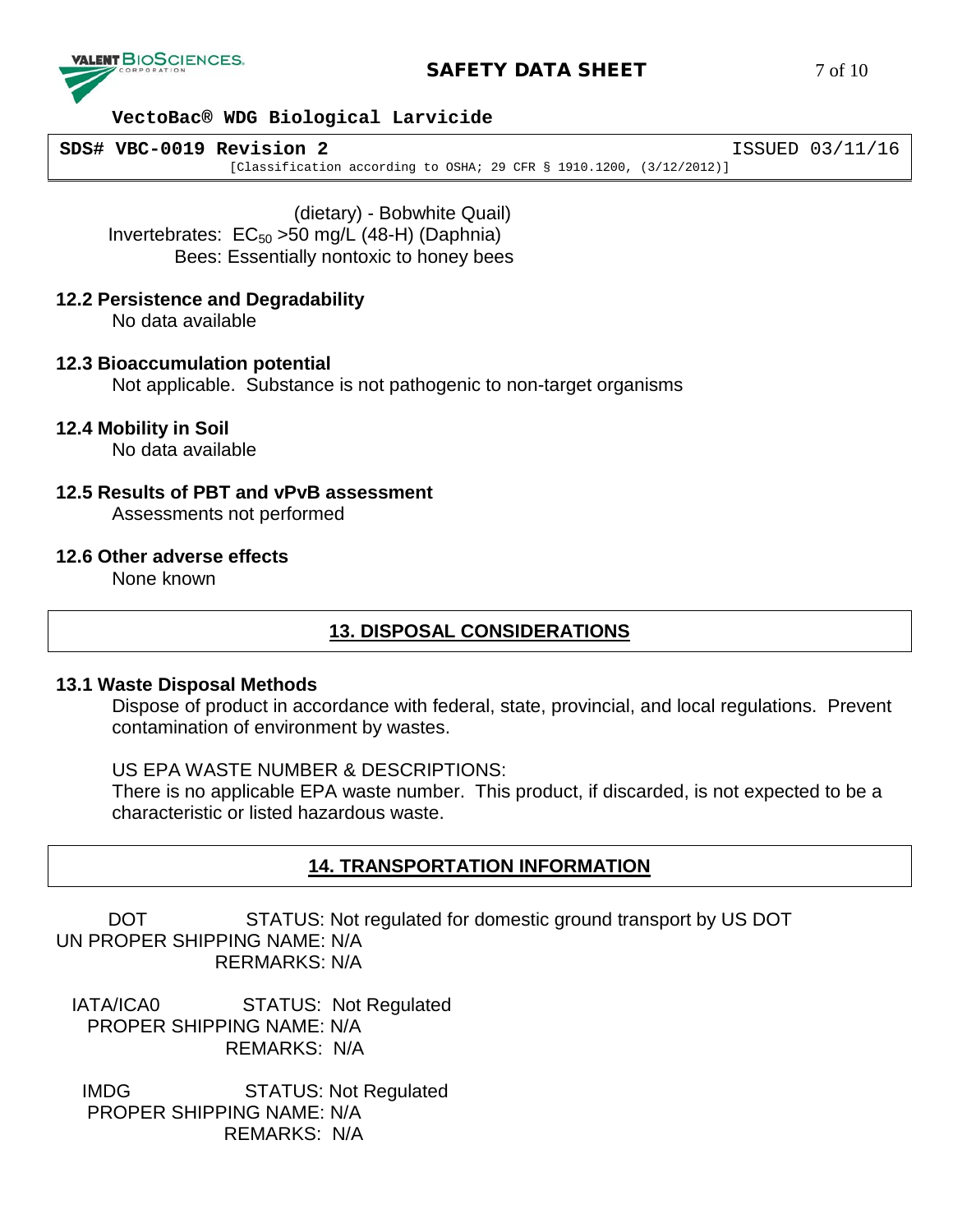

**SDS# VBC-0019 Revision 2** ISSUED 03/11/16

[Classification according to OSHA; 29 CFR § 1910.1200, (3/12/2012)]

## **15. REGULATORY INFORMATION**

#### **15.1 Safety, Health and Environmental Regulations / Specific Legislation**

TSCA STATUS: Exempt

CERCLA STATUS: Not regulated as hazardous

 SARA STATUS: Acute: No Chronic: No Fire: No CDT: No RCRA STATUS: Not regulated as hazardous

State Right-To-Know: Not Listed

Consult applicable national, state provincial or local laws to determine regulations, laws or ordinances which may be applicable.

OSHA HAZARD COMMUNICATION STANDARD: Not defined by the OSHA Hazard Communication Standard, 29 CFR

## **15.2 EPA Pesticide Regulations**

EPA Registration Number: 73049-56 EPA Pesticide Label signal word: CAUTION Product must have EPA Approved Pesticide Label attached to or accompanying all containers.

This chemical is a pesticide product registered by the United States Environmental Protection Agency and is subject to certain labeling requirements under federal pesticide law. These requirements differ from the classification criteria and hazard information required for safety data sheets (SDS), and for workplace labels of non-pesticide chemicals. The hazard information required on the pesticide label is reproduced below. The pesticide label also includes other important information, including directions and limitations for its use.

## **KEEP OUT OF REACH OF CHILDREN**

# **CAUTION**

# **PRECAUTIONARY STATEMENTS**

## **HAZARDS TO HUMANS AND DOMESTIC ANIMALS**

Harmful if inhaled. Avoid breathing dust. Remove contaminated clothing and wash before reuse. Causes moderate eye irritation. Avoid contact with eyes or clothing. Wash thoroughly with soap and water after handling.

Personal Protective Equipment:

Applicators and other handlers must wear: Long-sleeved shirt and long pants, water proof gloves, and shoes plus socks.

Mixer/loaders and applicators not in enclosed cabs or aircraft must wear a dust/mist filtering respirator meeting NIOSH standards of at least N-95, R-95 or P-95. Repeated exposure to high concentrations of microbial proteins can cause allergic sensitization.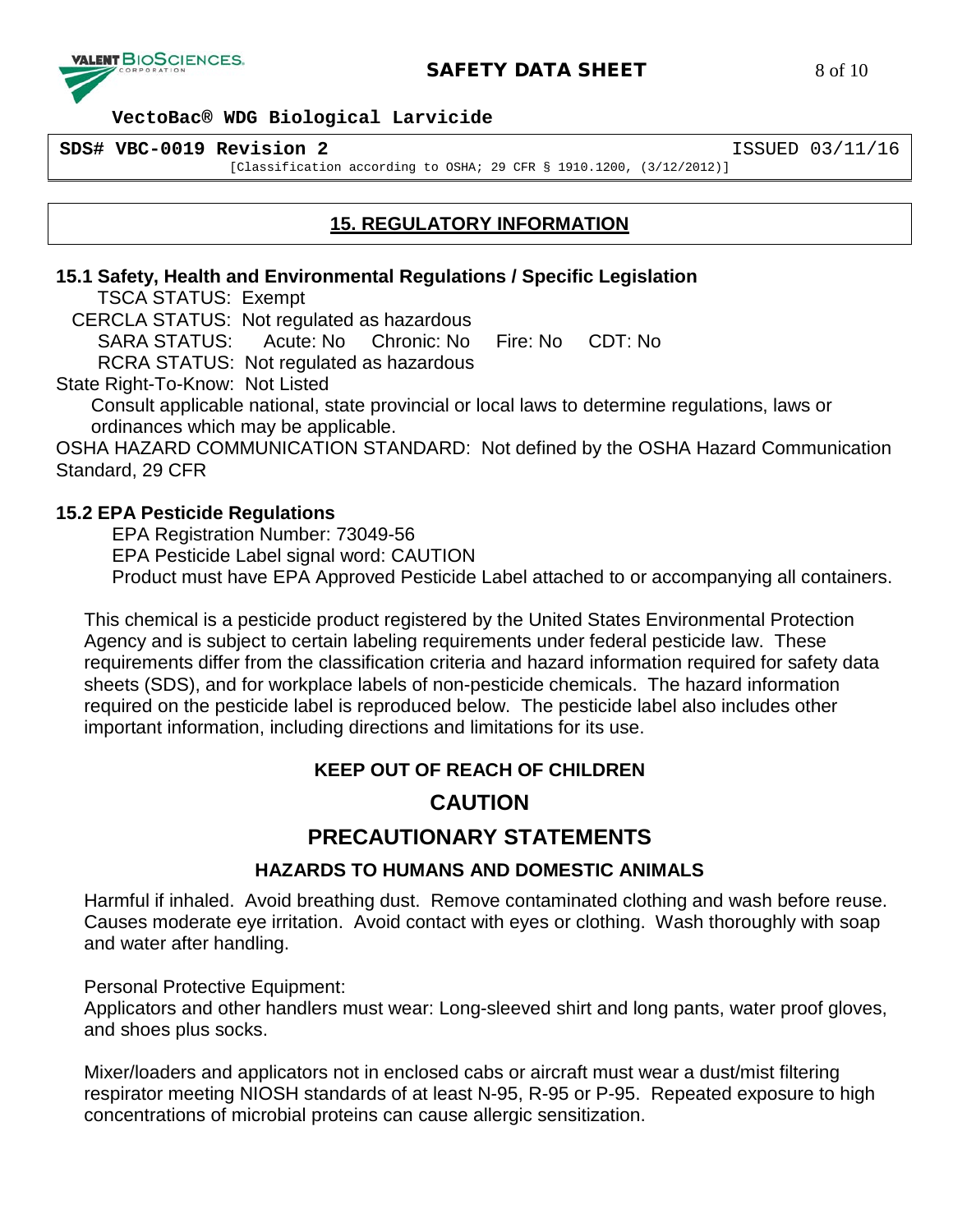

## **SAFETY DATA SHEET** 9 of 10

#### **VectoBac® WDG Biological Larvicide**

| SDS# VBC-0019 Revision 2 |                                                                        | ISSUED 03/11/16 |
|--------------------------|------------------------------------------------------------------------|-----------------|
|                          | [Classification according to OSHA; 29 CFR § 1910.1200, $(3/12/2012)$ ] |                 |

Follow manufacturer's instructions for cleaning/maintaining PPE. If no such instructions for washables, use detergent and hot water. Keep and wash PPE separately from other laundry.

User Safety Recommendations:

Users should wash hands before eating, drinking, chewing gum, using tobacco products or using the toilet.

# **ENVIRONMENTAL HAZARDS**

Do not apply directly to treated finished drinking water reservoirs or drinking water receptacles when water is intended for human consumption.

## **STORAGE AND DISPOSAL**

Do not contaminate water, food, or feed by storage or disposal.

**Storage:** Store in cool [59-86°F (15-30°C)], dry place.

**Pesticide Disposal:** Wastes resulting from the use of this product may be disposed of on site or at an approved waste disposal facility.

## **Container Disposal:**

Plastic Container: Nonrefillable container. Do not reuse or refill this container.

Triple rinse container (or equivalent) promptly after emptying. Triple rinse as follows: Empty the remaining contents into application equipment or a mix tank and drain for 10 seconds after the flow begins to drip. Fill the container ¼ full with water and recap. Shake for 10 seconds. Pour rinsate into application equipment or a mix tank or store rinsate for later use or disposal. Drain for 10 seconds after the flow begins to drip. Repeat this procedure two more times. Offer for recycling if available, or puncture and dispose of in a sanitary landfill, or by incineration, or, if allowed by state and local authorities, by burning. If burned, stay out of smoke.

Paper bag: Nonrefillable container. Do not reuse or refill this container. Completely empty bag into application equipment. Offer for recycling, if available. If recycling is not available dispose of empty bag in a santiary landfill or by incineration, or, if allowed by State and local authorities, by burning. If burned, stay out of smoke.

# **16. OTHER INFORMATION**

## **NFPA Hazard Ratings HMIS Hazard Ratings**

- Health: 1 Health: 1 0 = Minimal Flammability: 0 Flammability: 0 1 = Slight
- -
	- Instability: 0 Instability: 0 2 = Moderate
- 
- -
	- $3 =$  Serious
	- $4 =$ Extreme